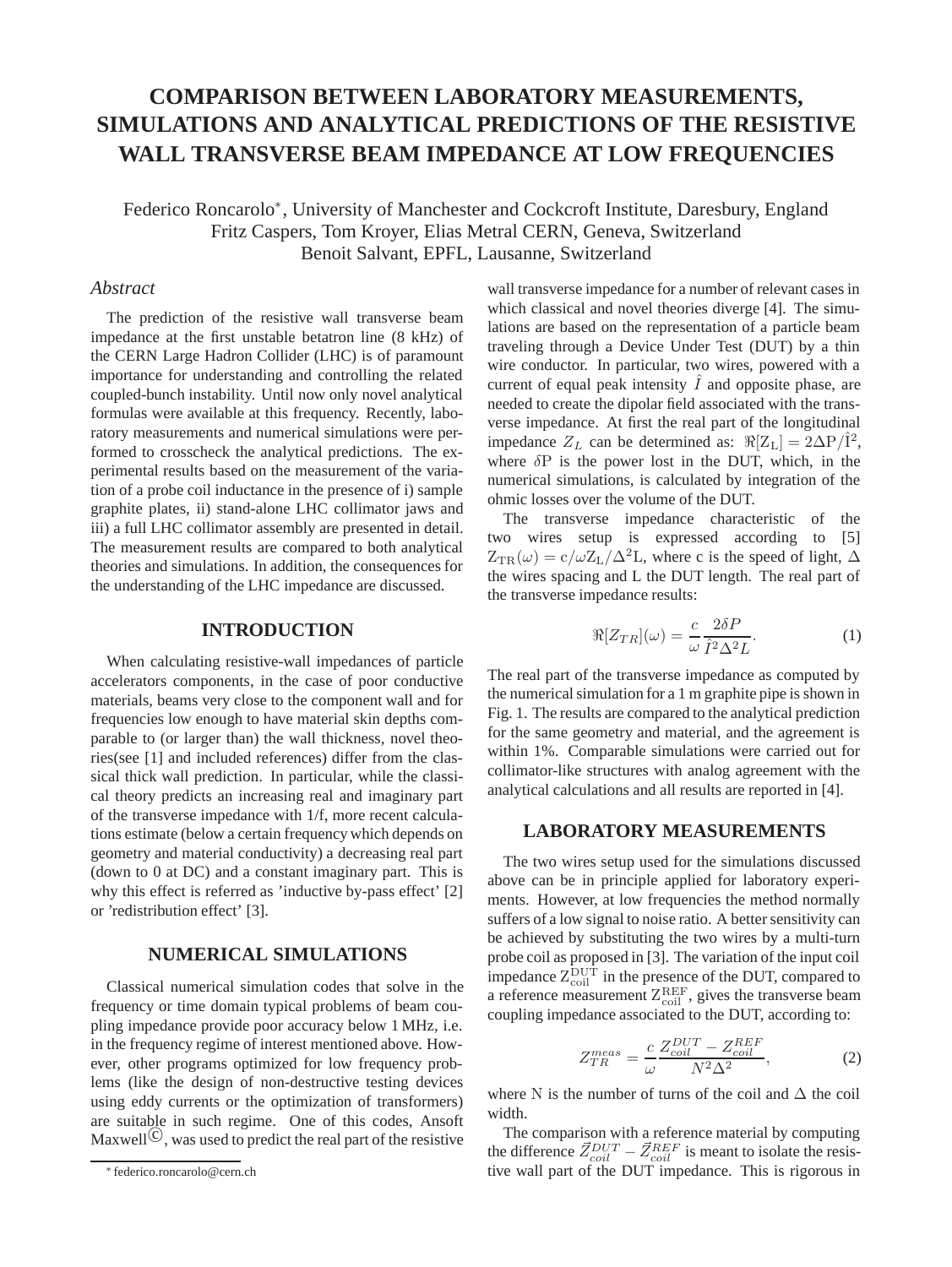**Graphite beam pipe, half gap = 5mm**



Figure 1: Real part of the transverse impedance as calculated by numerical simulations [4] and analytical models [1] for cylindrical graphite and copper beam pipes. PEC stands for Perfect Conductor

Table 1: Geometry and material properties of the three different measurement stages (see text)

|       | Geometry                          |                      |                      | Mat.       | $\rho_{\rm c}$        |
|-------|-----------------------------------|----------------------|----------------------|------------|-----------------------|
| Stage |                                   |                      |                      |            |                       |
|       | $\lceil$ cm $\rceil$              | $\lceil$ cm $\rceil$ | $\lceil$ cm $\rceil$ |            | $[\mu\Omega \cdot m]$ |
|       | 15                                | 10                   |                      | graph.     | 13                    |
|       | 120                               | 6.6                  | 2.5                  | graph.     | 13                    |
|       | $160^{\star}$ , 120 <sup>**</sup> | 6.6                  | 2.5                  | <b>CFC</b> |                       |

\* collimator in which the CFC jaws are assembled.

\*\* reference jaws and analytical calculations

the ideal case of having a measurement in free space as a reference. In practice, it is convenient to use as reference high conductivity materials (like copper or brass) with the same DUT geometry.

#### *Setup*

A number of laboratory experiments were carried out, trying to reproduce in three different stages the geometry and material property conditions represented by the present LHC collimators, namely

- 1. sample graphite plates
- 2. stand alone LHC collimator jaws
- 3. a full LHC collimator assembly.

The geometry and material resistivity of the different measurement stages are summarized in Table 1. Every time, copper with same dimensions of the DUT and resistivity  $\rho_c = 1.7 \cdot 10^{-8} \Omega \cdot m$  was used as a reference. The DUT and reference material resistivity follow from dedicated measurements and were used for the analytical calculations.



Figure 2: Experimental setup example: LCR meter, graphite and copper jaws, probe coil inside the copper jaws.

For each measurement stage at least two different probe coils were fabricated, differing in length, number of turns N and width  $\Delta$ . Typical parameters were  $\Delta \geq 2.5$  mm and  $5 \leq N \leq 14$ . The higher N, the higher the measurement sensitivity, but the lower the frequency of the first coil selfresonance (i.e. the lower the upper limit of the measurable frequency band).

One of the most challenging aspects of the measurements was related to the very small absolute value (smaller than  $5 \Omega$  at low frequencies) and relative variation (fractions of m $\Omega$ ) of the relevant observable quantity (i.e. the input impedance of the probe coil). Initial tests based on the determination of the coil impedance by measuring the network scattering parameters with a Vector Network Analyzer (HP 8751A or Agilent 4395A) provided excellent results down to 10 kHz but exhibited an unacceptable signal to noise ratio for lower frequencies. The noise figure resulted much smaller when using a LCR meter (Agilent E4980A). This instrument operates only up to 2 MHz, but higher frequencies were not significant due to the occurrence of the first coil self-resonance for all the used coils. The dominant source of uncertainty resulted in a systematic variation of the coil impedance with temperature. It was verified that a fraction of degree is sufficient to induce an impedance change comparable to the relative impedance difference (DUT-REF) that has to be measured. For this reason, accurate results were only achieved setting up the experiments in temperature controlled rooms and interleaving a very short period in between the reference and the DUT measurements. A picture of the laboratory measurement setup is shown in Fig. 2.

# *Results*

The real and imaginary part of the transverse impedance of graphite plates, as measured in the laboratory (and then calculated according to Eq.( 2) and predicted by theory, are shown in Fig. 3. The experiment was performed with a half gap of 5 mm and only from 1 to 100 kHz in order to have quick measurements and small systematic errors